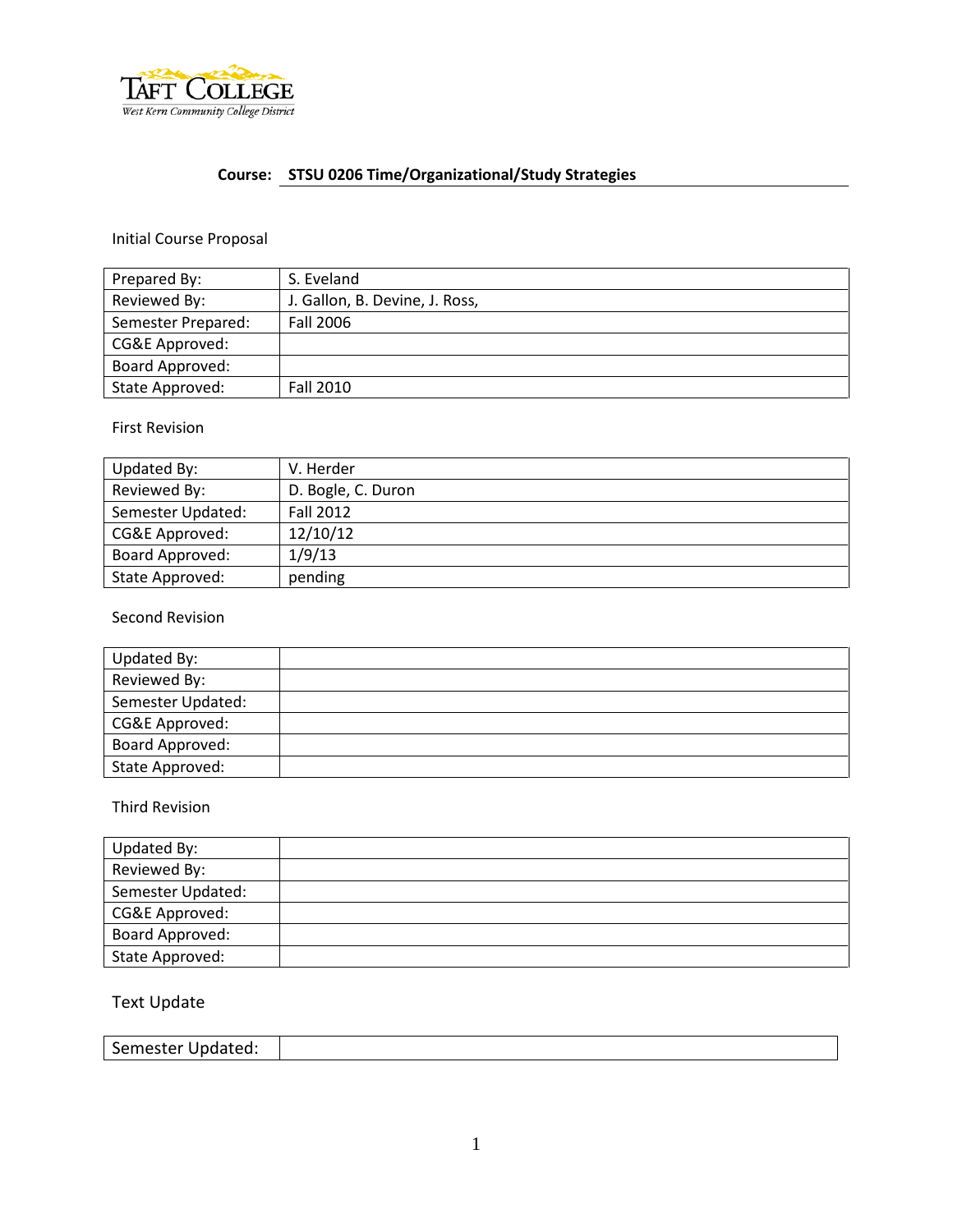

Student Success (STSU) 0206 Time/Organizational/Study Strategies (.5) [formerly Student Success 98ABCD]

Prerequisite: None

Total Hours: 8-hours lecture

Catalog Description: This course focuses on effective strategies for listening, taking useful notes, and creating/using a time schedule. This course is offered on a Pass/No Pass basis only.

Type of Class/Course: Non Degree Credit

Text: None

Instructional Materials: Weekly day planner

Course Objectives:

By the end of the course, a successful student will be able to:

- 1. Create a personalized daily/weekly schedule including key deadlines,
- 2. Demonstrate use of daily/weekly schedule,
- 3. Demonstrate effective listening skills,
- 4. Demonstrate effective note taking strategies,
- 5. Demonstrate effective use of organizational skills, and
- 6. Demonstrate effective use of listening, organization, and note taking for optimizing study process.

Course Scope and Content:

| Unit I   | Goal setting                         |                                  |  |
|----------|--------------------------------------|----------------------------------|--|
|          | A.                                   | Goals and objectives             |  |
|          | <b>B</b> .                           | Personalized planners            |  |
|          | C.                                   | Identification of key deadlines  |  |
| Unit II  | Listening and note taking strategies |                                  |  |
|          | A.                                   | Active versus passive listening  |  |
|          | B.                                   | Note taking strategies           |  |
| Unit III | Procrastination and Prioritizing     |                                  |  |
|          | А.                                   | Procrastination                  |  |
|          | В.                                   | Setting priorities               |  |
|          | C.                                   | Time management strategies       |  |
| Unit IV  | Focus and Distractions Study Skills  |                                  |  |
|          | A.                                   | Techniques for staying in focus  |  |
|          | Β.                                   | Techniques to avoid distractions |  |